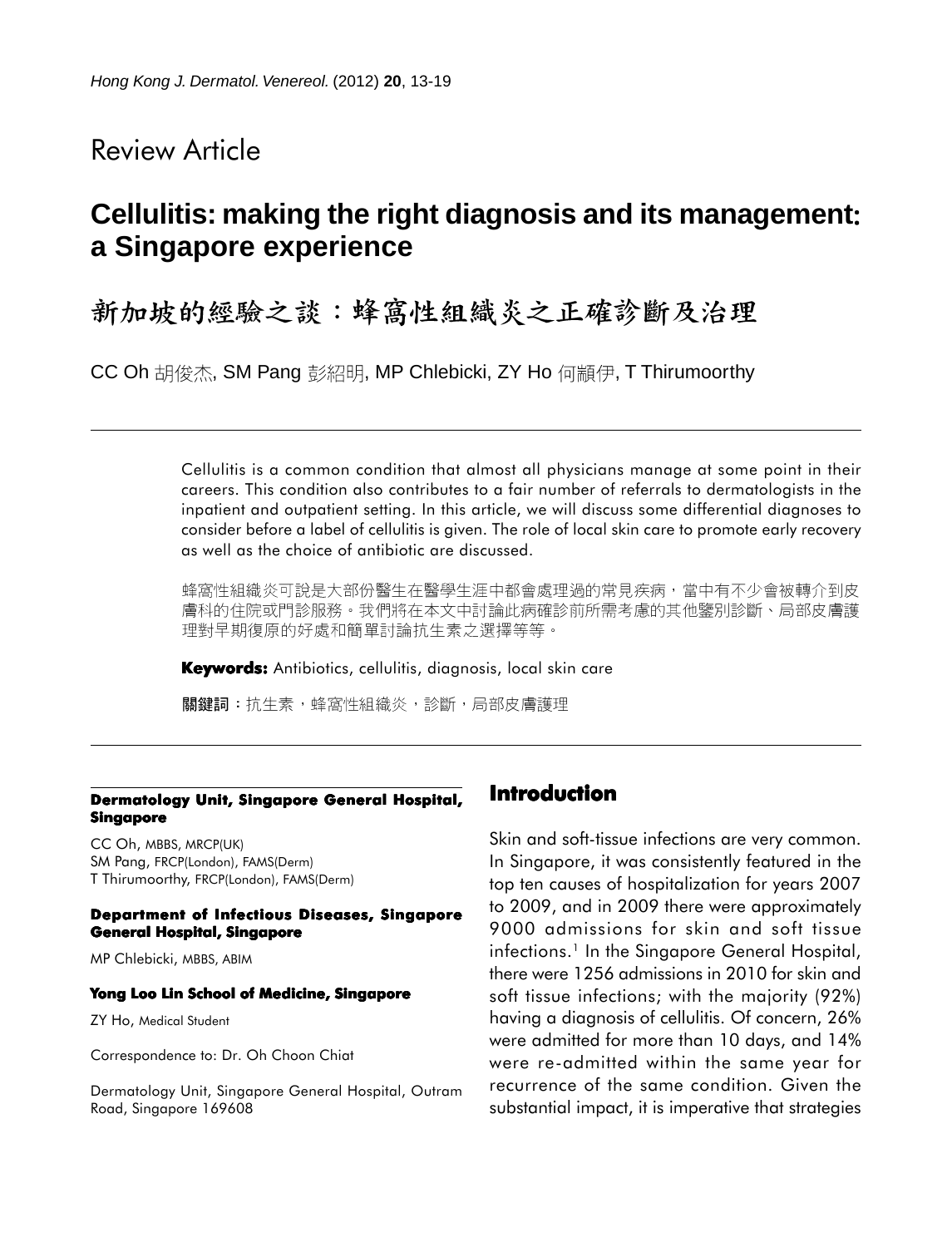are developed to ensure accurate diagnosis, optimize outcome, antibiotic use, and use of health care resources. Three contemporary problems confounding the clinical evaluation of patients with skin and soft-tissue infections are diagnosis, severity of infection, and pathogen-specific antibiotic resistance pattern. In this article, we will discuss these issues, highlighting them with clinical cases.

# **Diagnostic challenges**

### *Case 1*

A 26-year-old Chinese female sustained a left foot sprain one week prior to admission to hospital. She had visited a Traditional Chinese Medicine (TCM) practitioner the following day after her injury and had topical medicament applied over her left foot. Four days after consultation with TCM practitioner, she started to develop itchiness over her left foot. She also noted redness, swelling and blisters over her left foot. She denied any fever, chills or rigors during that period. She sought treatment at the Accident and Emergency (A&E) department, and was admitted as a case of left foot cellulitis; and started on intravenous amoxicillin/clavulanate.

A dermatological opinion was sought the day following her admission. Clinically she was well with stable vital parameters. She had a sharply demarcated erythema over her left foot. There was localized swelling and a few clear fluid-filled blisters were seen. There was no warmth and minimal tenderness on palpation (Figure 1a). Her inflammatory markers were not significant (WBC 13 X109/L, CRP 1.2 mg/L, Procalcitonin <0.12 µg/L). The dermatological diagnosis was contact dermatitis from topical medicaments used by the TCM practitioner. She was given a course of oral and topical steroids. Figure 1b shows the progress four days after treatment, and Figure 1c shows the progress two weeks after treatment.

## *Case 2*

A 21-year-old Chinese female complained of left ankle redness for one week. She noted that it started as "pimple-like swelling" which gradually enlarged over a few days. This was associated with pain especially on ambulation. She had no fever. She had had recurrent admissions since 2008 for similar complaints, and had been treated as cellulitis with courses of antibiotics. She described improvement of condition with bed rest and antibiotics, but never had complete clearance of the lesion. This was her fifth admission to hospital, with a diagnosis of left leg cellulitis on admission and cloxacillin was initiated. A dermatological opinion was sought the day following admission. Clinically she was well, with stable vital parameters. There was a 3 by 4 cm well defined erythematous plaque above her left medial malleolus, which was firm and rubbery in



Figure 1. (a) Localized erythema, oedema and tense blisters over left foot dorsum at presentation. (b) Reduced erythema and oedema four days after treatment. (c) Residual localized post inflammatory hyperpigmentation two weeks after treatment.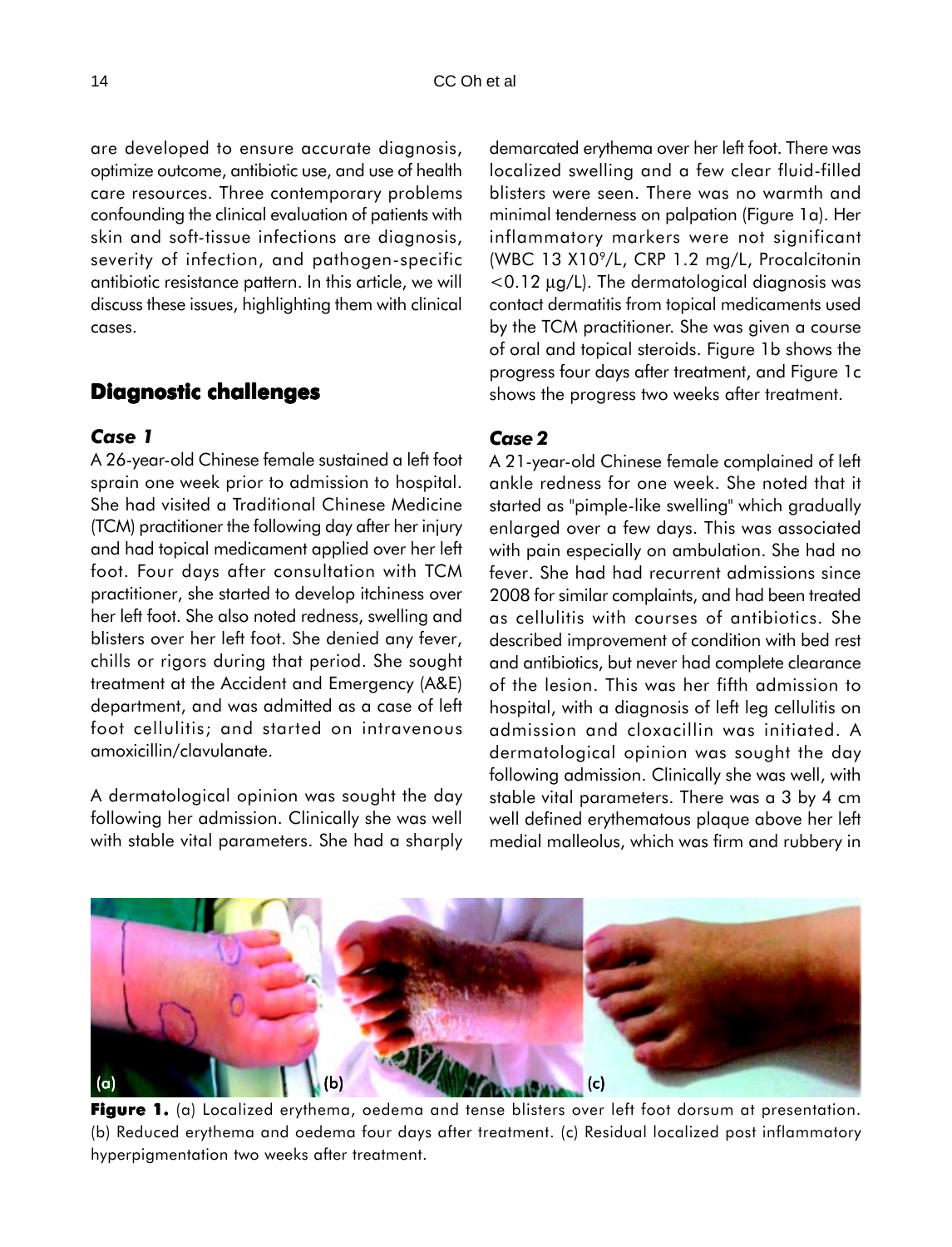consistency. It was exquisitely tender to touch. There was no surrounding oedema of her left leg (Figures 2a & 2b).

Her inflammatory markers were unremarkable (WBC 7.4 X109 /L, CRP 1.5 mg/L).

The dermatological diagnosis was erythema nodosum, which was confirmed with skin biopsy. No triggering factor for her erythema nodosum was identified. She was started on a short course of prednisolone, which showed good response (Figure 2c).

#### *Discussion*

An article published by Tay et al demonstrated that the concordance rate between the referring primary physician and dermatologist's diagnosis is only 51.1% in the Singapore General Hospital.2 A review of dermatological blue letter referrals for Singapore General Hospital in 2010 showed that of 264 cases referred for skin and soft tissue infections, 33 (12.5%) of the cases referred were determined not to be infections by the dermatologists.

Diseases that can mimic cellulitis include acute dermatitis (such as that due to contact with an allergen), panniculitis (such as erythema nodosum), venous stasis dermatitis, deep vein thrombosis and thrombophlebitis. Cellulitis typically presents with erythema, pain, warmth, and oedema.

In severe cases, vesicles, bullae, pustules, and necrosis may be present. It may also present with ascending lymphangitis and regional lymphadenopathy. A report of pruritus or burning, as opposed to pain, is less consistent with cellulitis and should prompt consideration of other diagnoses. 3

### **Is it more than just cellulitis?**

## *Case 3*

A 49-year-old Chinese male complained of a painful, erythematous swelling over his left leg four days prior to admission. He had low-grade fever of 38 degree Celsius, but did not experience any chills or rigors. He had sought treatment with a general practitioner and was prescribed oral cloxacillin as treatment for cellulitis. He subsequently came to the A&E department as he was concerned that new blisters were forming over his left leg. His inflammatory markers were raised (WBC 14 X10<sup>9</sup>/L, CRP 346 mg/L, procalcitonin 3.7 µg/L). Blood cultures demonstrated no growth. X-rays taken of his left tibia and fibula showed no soft tissue gas lucency or osteomyelitis. Referral



Figure 2. (a) Erythematous plaque above left medial malleolus at presentation. (b) Close up view. (c) Resolution two weeks after treatment (skin depression from biopsy).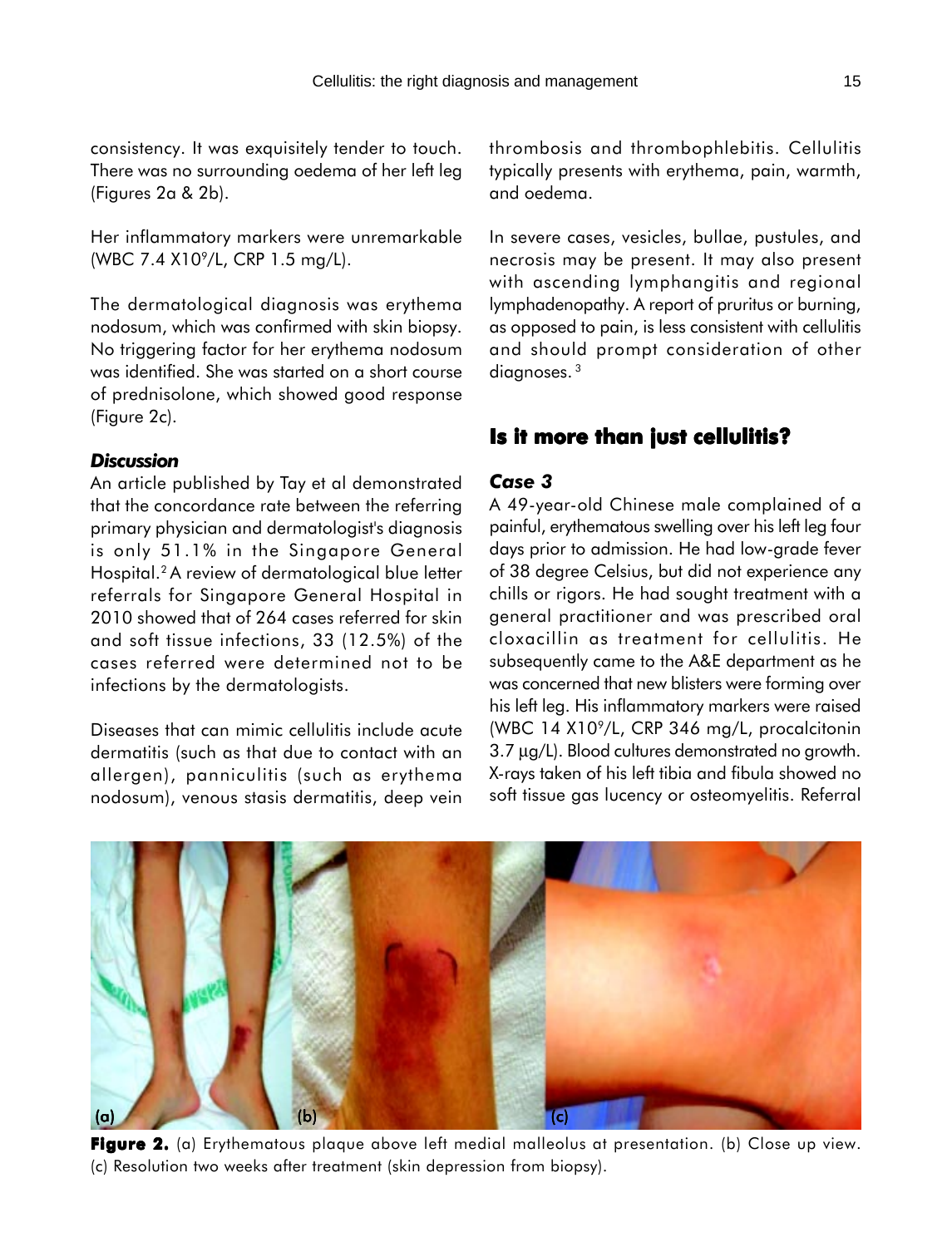to the orthopaedic department was made as there was concern of necrotizing fasciitis. The orthopaedic team suggested surgical exploration as necrotizing fasciitis was a possibility. The patient was reluctant to undergo surgical intervention, and the antibiotic treatment was switched from amoxicillin/clavulanate to penicillin, clindamycin and gentamicin.

A referral to the dermatology team was made on day four of admission, as the managing team was concerned over the poor response to antibiotic treatment. Clinically, this patient was alert and vital parameters were stable. There was extensive erythema and oedema over his left leg. There were large bullae and ecchymoses in well-defined areas (Figure 3a).

The dermatological diagnosis was bullous erysipelas.

While antibiotics were infused daily, strict local skin care was performed concurrently. This included potassium permanganate compresses, compression bandage and elevation of the affected leg. He was discharged after 2 weeks of in-hospital stay, and continued outpatient follow up. Significant improvement was seen (Figures 3b & 3c).

#### *Discussion*

Both erysipelas and cellulitis are manifested clinically by rapidly spreading areas of oedema, redness, and warmth, sometimes accompanied by lymphangitis and inflammation of the regional lymph nodes. The skin surface may resemble an orange peel (i.e. peau d'orange) due to superficial cutaneous oedema surrounding the hair follicles, which causes dimpling in the skin because they remain tethered to the underlying dermis. Vesicles, bullae, and cutaneous haemorrhage in the form of petechiae or ecchymoses may develop on the inflamed skin. Systemic manifestations are usually mild. Clues to potentially severe deep soft-tissue infection include the following: (1) pain disproportionate to the physical findings, (2) violaceous bullae, (3) cutaneous haemorrhage and necrolysis, (4) skin sloughing, (5) skin anaesthesia, (6) rapid progression, and (7) gas in the tissue.<sup>4</sup>

After eliciting a thorough history and performing a physical examination, there is usually a fairly limited need for further laboratory testing for routine cellulitis cases. A complete blood count with differential may be helpful. Patients with cellulitis usually have normal or slightly elevated leukocyte counts. Cultures of any bullae, pustules, or ulcers can be performed in any patient with



Figure 3. (a) Diffuse erythema, oedema and crusts over left leg at presentation. (b) Reduced erythema and oedema after four weeks. (c) Residual post inflammatory hyperpigmentation after eight weeks.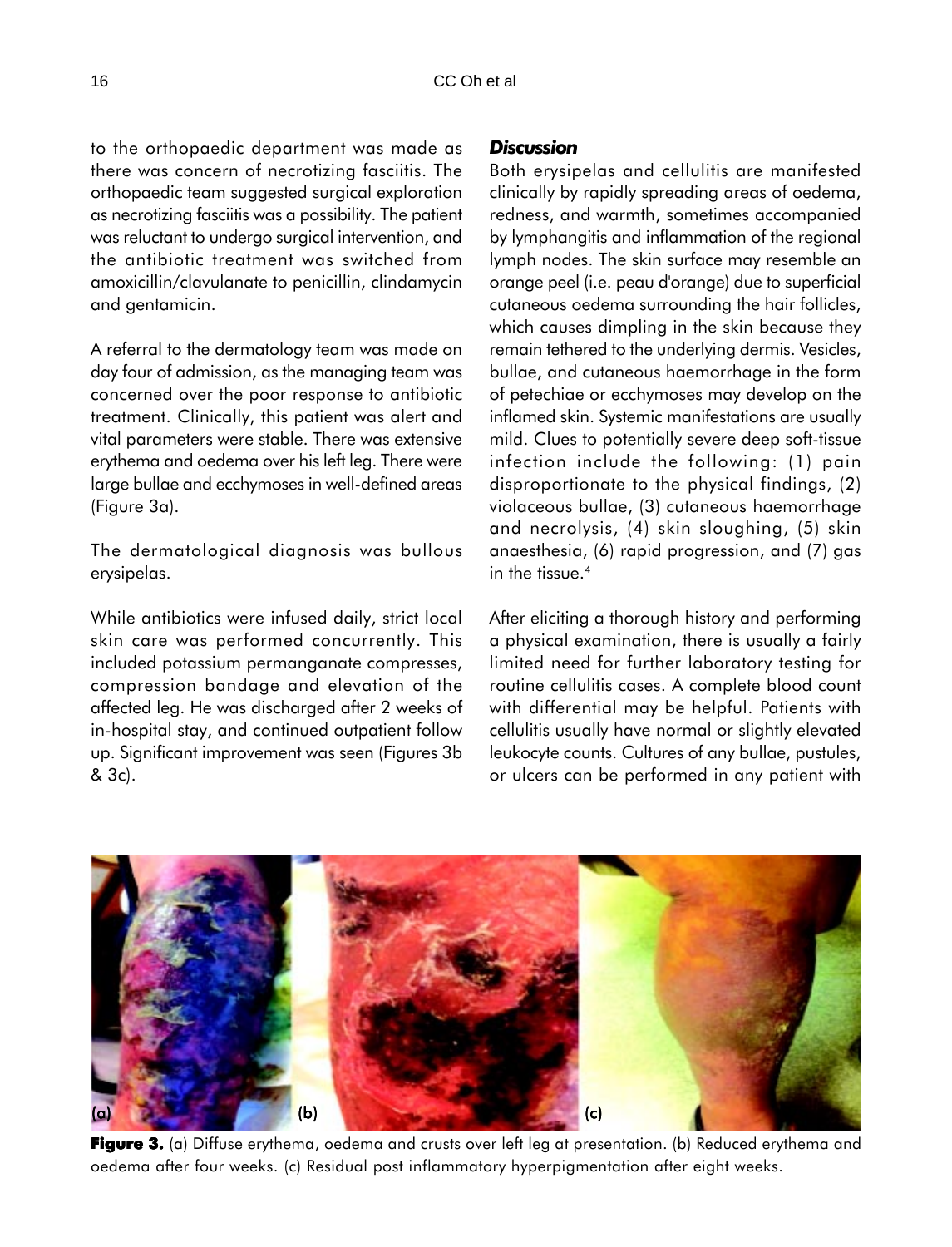presumed cellulitis, as these cultures are relatively non-invasive and can provide informative results if positive. Needle aspiration or punch biopsy for culture are not recommended, as they are rarely informative.<sup>5</sup>

Because of their low yield, blood cultures are not fruitful for the typical case of erysipelas or cellulitis, unless it is particularly severe or in setting of immunocompromised patients.<sup>6</sup> Imaging can help to distinguish cellulitis from more severe infections. Plain-film radiography and magnetic resonance imaging (MRI) can be used to rule out accompanying osteomyelitis.7 MRI or computed tomography can also help determine the extent of infection and help distinguish cellulitis from pyomyositis or necrotizing fasciitis.8 Ultrasonography and MRI are helpful for determining any accumulations of pus and in guiding aspiration.<sup>8</sup> The lack of clinical response should alert us to consider infections from unusual organisms, resistant strains of staphylococcus or streptococcus, or deeper processes, such as necrotizing fasciitis. In patients who become increasingly ill, necrotizing fasciitis should be considered, with an aggressive evaluation, and antibiotic treatment modified, on the basis of Gram stain results, culture results, and antimicrobial susceptibilities of organisms obtained from surgical specimens. Cutaneous findings of necrotizing fasciitis include purple bullae, sloughing of skin, marked oedema, and most importantly systemic toxicity, which usually mandates prompt surgical intervention. The choice of antimicrobial is one that targets aerobic grampositive and gram-negative bacteria.

Skin and soft tissue infections in immunocompromised hosts (such as underlying diabetes mellitus, neutropenia and chronic renal failure) pose diagnostic challenges as infections are caused by diverse organisms (including organisms not ordinarily considered to be pathogens in otherwise healthy hosts); infection of the soft tissues may be part of a broader, systemic infection; and the degree and type of immune deficiency attenuate the clinical findings. Broad-spectrum empirical antimicrobials may be necessary.

## **The role of local skin care**

#### *Case 4*

A 46-year-old Indian female, without significant medical history, was admitted for left leg swelling for three days. This was associated with severe pain and she was unable to ambulate. She had no fever and was well otherwise. Her inflammatory markers were raised (WBC 16.8 X10<sup>9</sup>/L, CRP 288 mg/L, procalcitonin 0.77 µg/L). Blood cultures demonstrated no bacteraemia. X-ray taken of her left tibia and fibula showed diffuse soft tissue swelling. She was treated as for bullous erysipelas and was started on IV clindamycin and subsequently amoxicillin/clavulanate.

A referral to dermatology was made on day 2 of admission for advice to further management. Clinically, this patient was alert and vital parameters were stable. There was extensive erythema and oedema over her left leg. There were bullae of various sizes, some which were de-roofed on the ward (Figure 4a). The dermatological diagnosis was bullous erysipelas. Similar to case 3, local skin care was administered concurrently while she was on antibiotics. There was regular review by a wound nurse who advised on potassium permanganate compresses, compression bandage and elevation of the affected leg. Improvement was seen after 6 days (Figure 4b).

#### *Discussion*

Elevation of the affected area, an important and often neglected aspect of treatment, quickens improvement by promoting drainage of the oedema and inflammatory substances. Patients should also receive appropriate therapy for any underlying condition that may have predisposed to the infection, such as tinea pedis, venous eczema ("stasis dermatitis"), or trauma. Each attack of cellulitis causes lymphatic inflammation and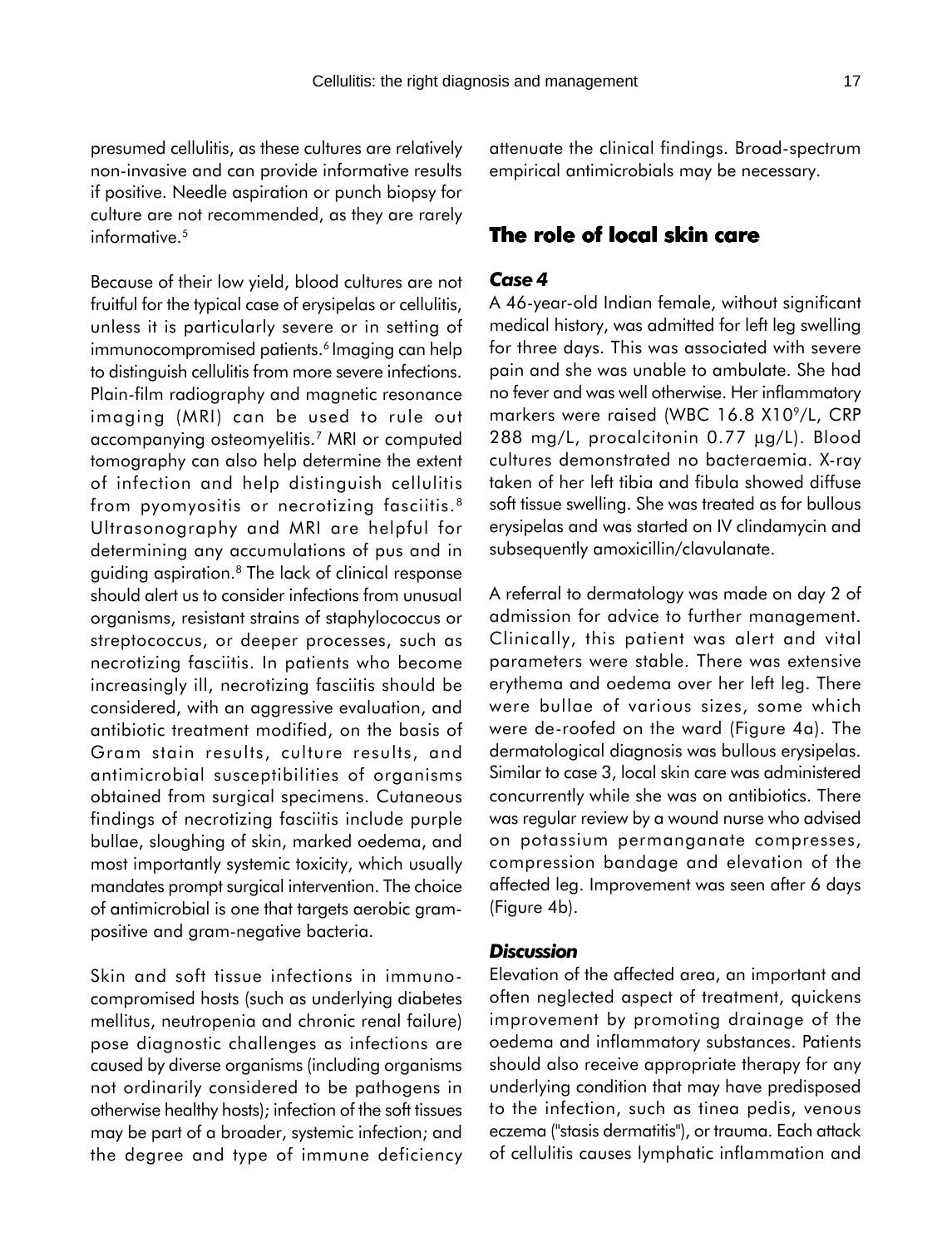

**Figure 4.** (a) Diffuse oedema and large bullae (de-roofed) with purulent base over left leg at presentation. (b) Reduced oedema and purulence after six days.

possibly some permanent damage. Severe or repeated episodes of cellulitis may lead to lymphoedema, sometimes substantial enough to cause elephantiasis. Measures to reduce recurrences of cellulitis include treating interdigital maceration, keeping the skin well-hydrated with emollients to avoid dryness and cracking, and reducing any underlying oedema by such methods as elevation of the extremity, compressive stockings or pneumatic pressure pumps, and, if appropriate, diuretic therapy.

# **Which antibiotic should we use?**

In our first case, amoxicillin/clavulanate was initiated; second case had penicillin and cloxacillin; third case had amoxicillin/clavulanate which was switched to penicillin and clindamycin and gentamycin; and our fourth case had clindamycin which was switched to amoxicillin/ clavulanate.

### *Discussion*

The Department of Infectious Diseases in Singapore General Hospital has recently updated their antibiotic guidelines for cellulitis. For cases of cellulitis without background of diabetes mellitus, cefazolin 2 g 8 hourly is recommended as first-line treatment. Cefazolin (second generation cephalosporins) covers *Staphalococcus* and *Streptococcus* infections (the most common causes of cellulitis). It has a longer half-life than penicillin and cloxacillin thus requiring less frequent dosing. It is also less thrombophlebitic than penicillin and cloxacillin. For patients with penicillin allergy, vancomycin is recommended as an alternative. In most cases, the duration of treatment with antibiotics should not exceed seven days, and it is recommended to switch patients to oral antibiotics such as amoxicillin/clavulanate or clindamycin as early as deemed appropriate. Evidence suggests that treatment for more than 7 to 14 days is not necessary.9 However, long courses of up to 2 weeks or more are commonly prescribed.10 Exposing patients to unnecessarily prolonged therapy or treatment regimens with an unnecessarily broad spectrum of activity can increase incidence and severity of *Clostridium difficile* infection.

A recent publication suggests that implementation of a guideline for the management of in-patient cellulitis and cutaneous abscess led to shorter durations of more targeted antibiotic therapy and decreased use of resources without adversely affecting clinical outcomes.<sup>11</sup>

Routine cellulitis without underlying abscess formation is usually caused by *Streptococci.*<sup>12</sup> *Staphylococcus aureus* is a possible culprit in cases with underlying abscess formation or a history of penetrating trauma. Therapeutic options to cover *Streptococci* and Methicillin-sensitive